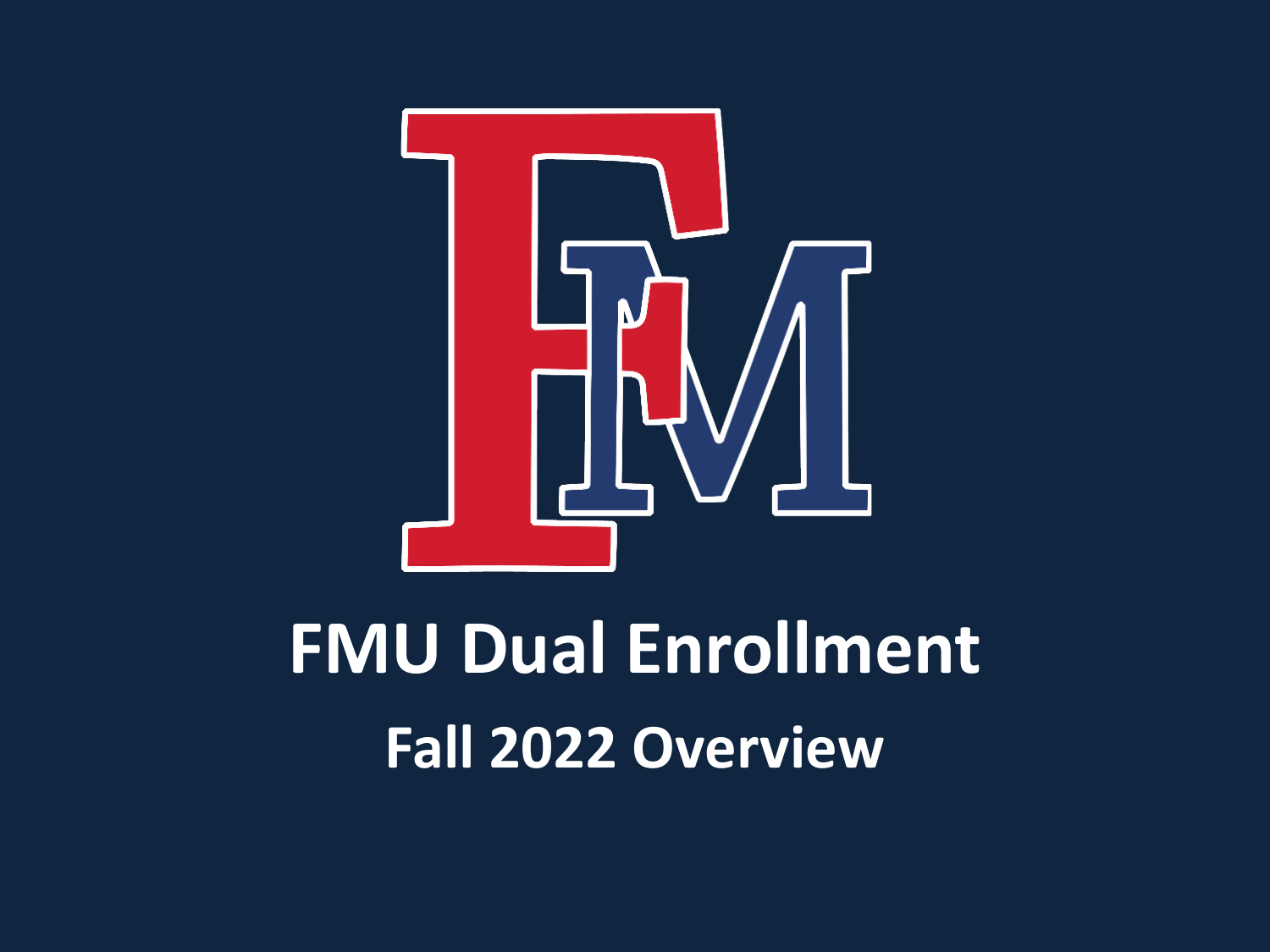## Dual Enrollment Overview & Benefits

- Receive high school and college credit for college courses taken while in high school.
- Gives the opportunity to explore interests outside of standard high school curriculum.
- Improve research and study skills.
- Gain experience and confidence.
- Earn transferrable college credit.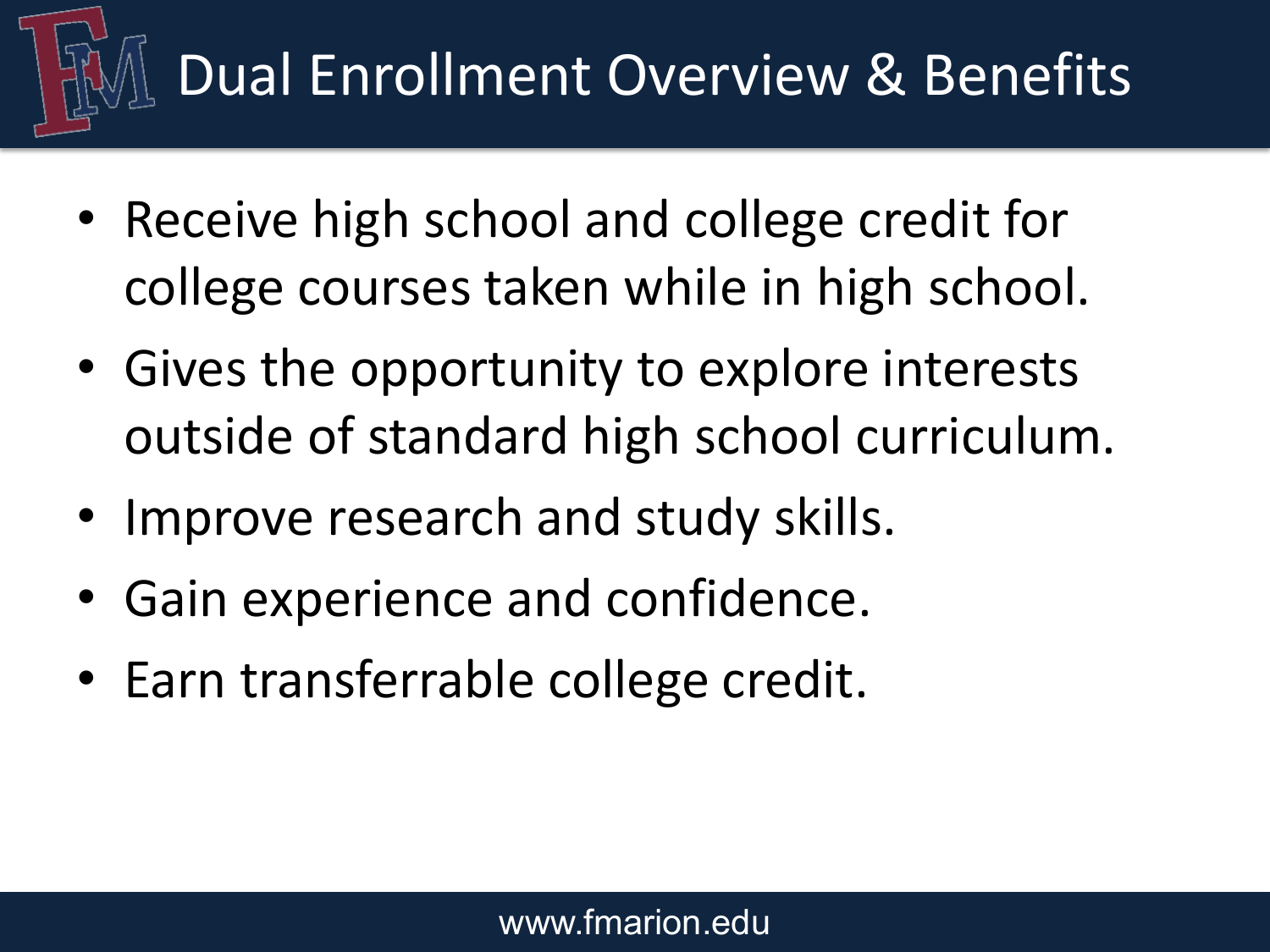

- Students must be **juniors** or **seniors** in high school.
- Students should have a **3.0 or higher GPA** and receive permission to take courses from their high school.
- May take up to **four courses** per semester for **FREE**. Students are responsible for books and other materials as required.
- Courses held at **South Florence**, **The Continuum**  and **online**.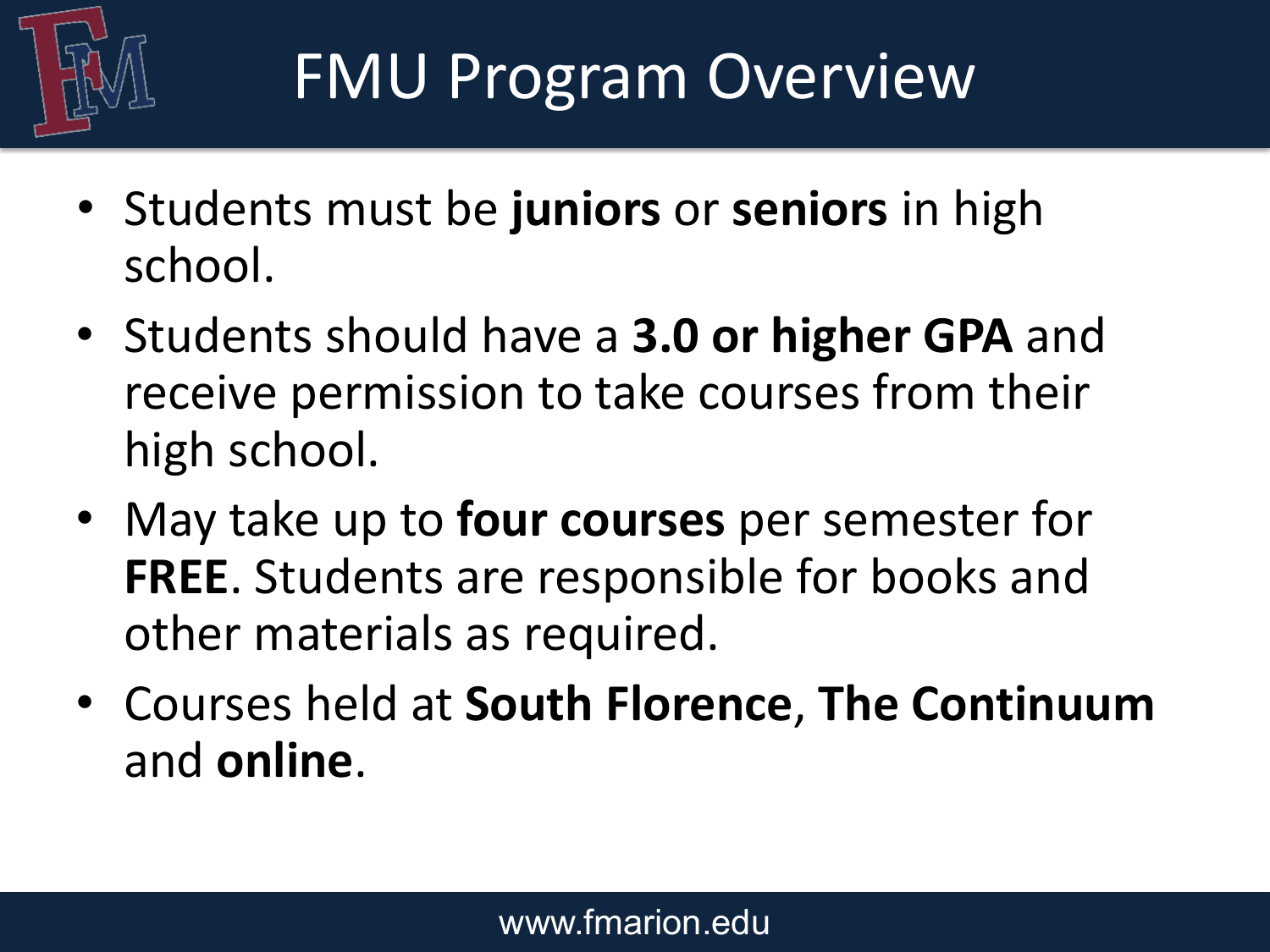

## The Continuum

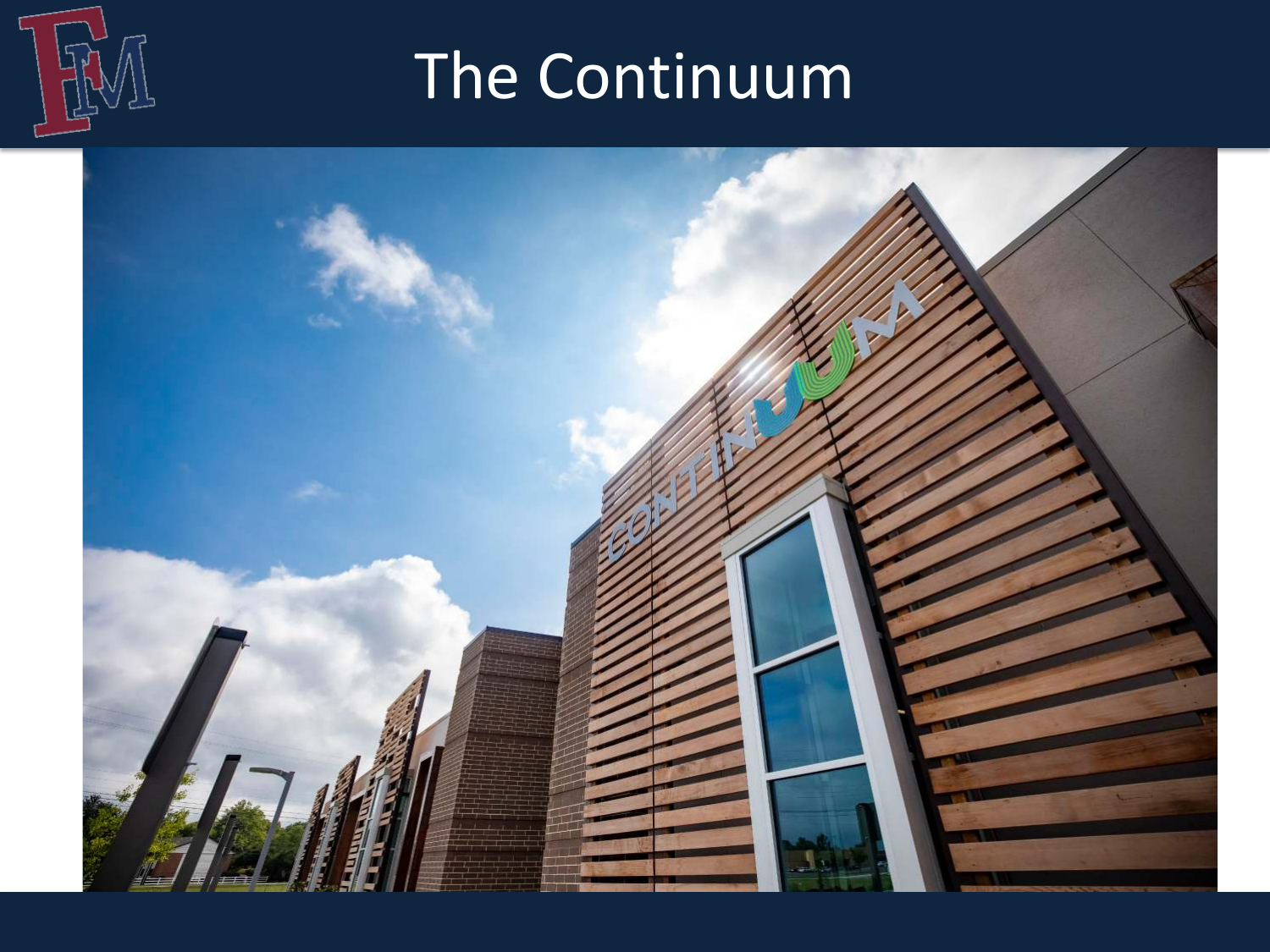## The Continuum





- Courses held M/W or T/Th with labs on Thursday and Friday
- 75 minute courses (8:30- 9:45am and 10:00- 11:15am)
- Student ID
- Parking Pass
- **Printing**
- Student Resources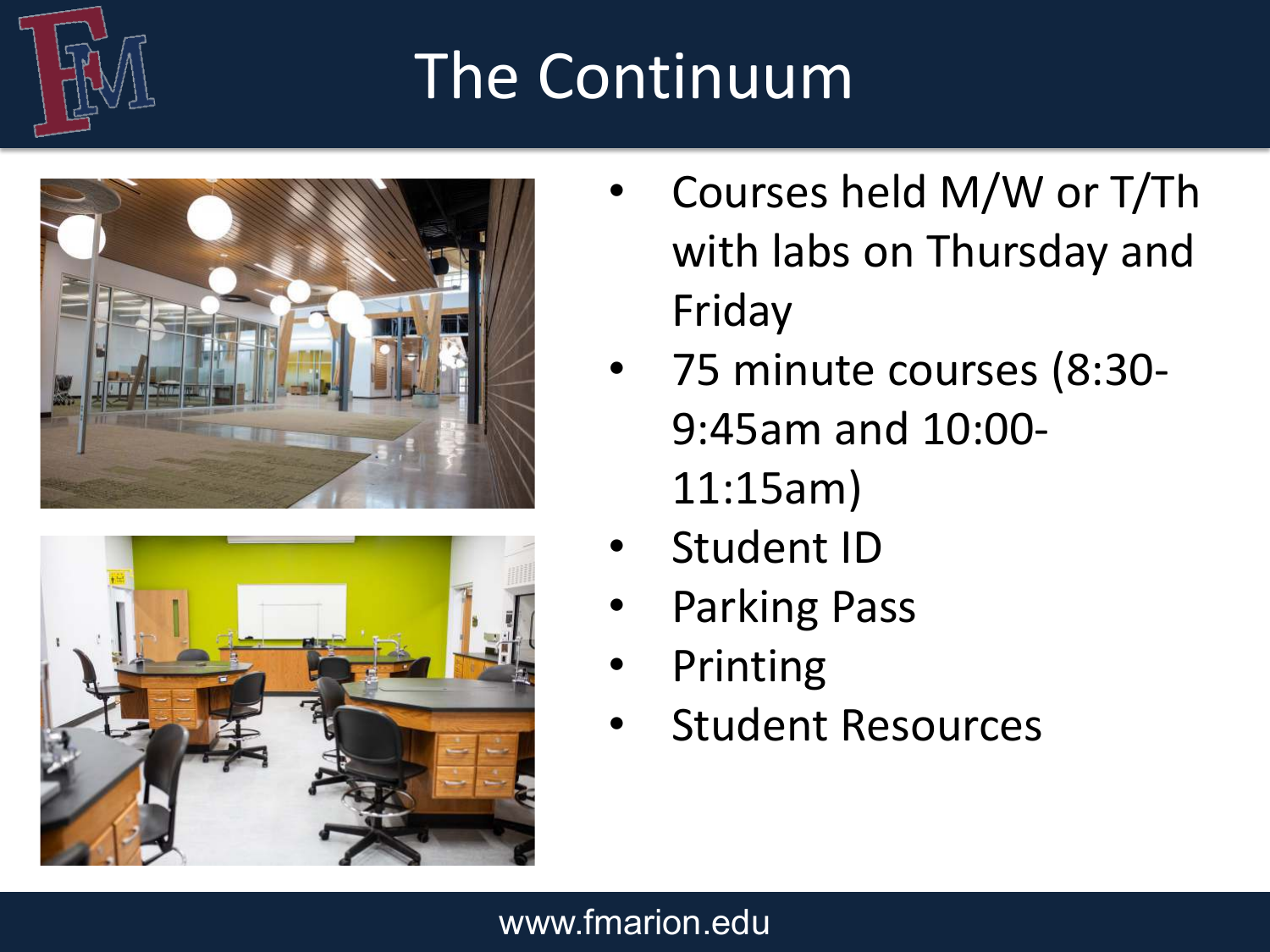

## 2022-2023 Application Process

## **Current Students:** Submit updated transcript.

### **New Students:**

To enroll, you must be a junior or senior with a 3.0 or higher GPA and permission from your high school.

- Complete application at [fmarion.edu/dualenrollment](http://www.fmarion.edu/dualenrollment)
	- Be sure to select **DUAL ENROLLMENT** as student type.
- Submit transcript with current class schedule to dualenrollment@fmarion.edu.
- Submit proof of citizenship (driver's license, birth certificate, or passport) to dualenrollment@fmarion.edu.
- Meet with your school to determine courses you want to take. Your school will then send your courses to FMU so you can be registered.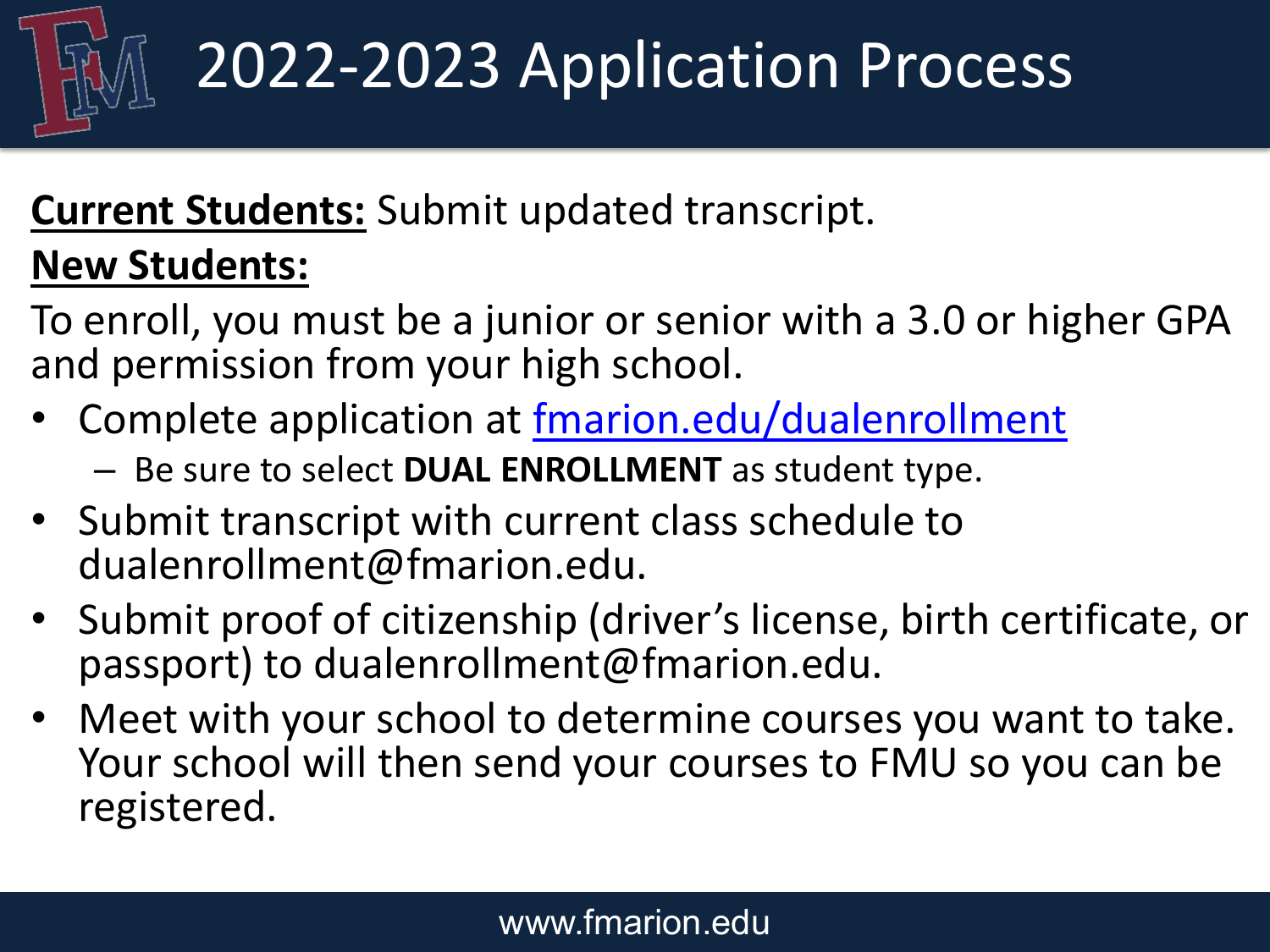

## What course(s) should I take?

- All courses will count towards any undergraduate degree at FMU.
- All courses offered will transfer to most other higher education institutions.
- Visit www.SCTRAC.org to determine how courses transfer.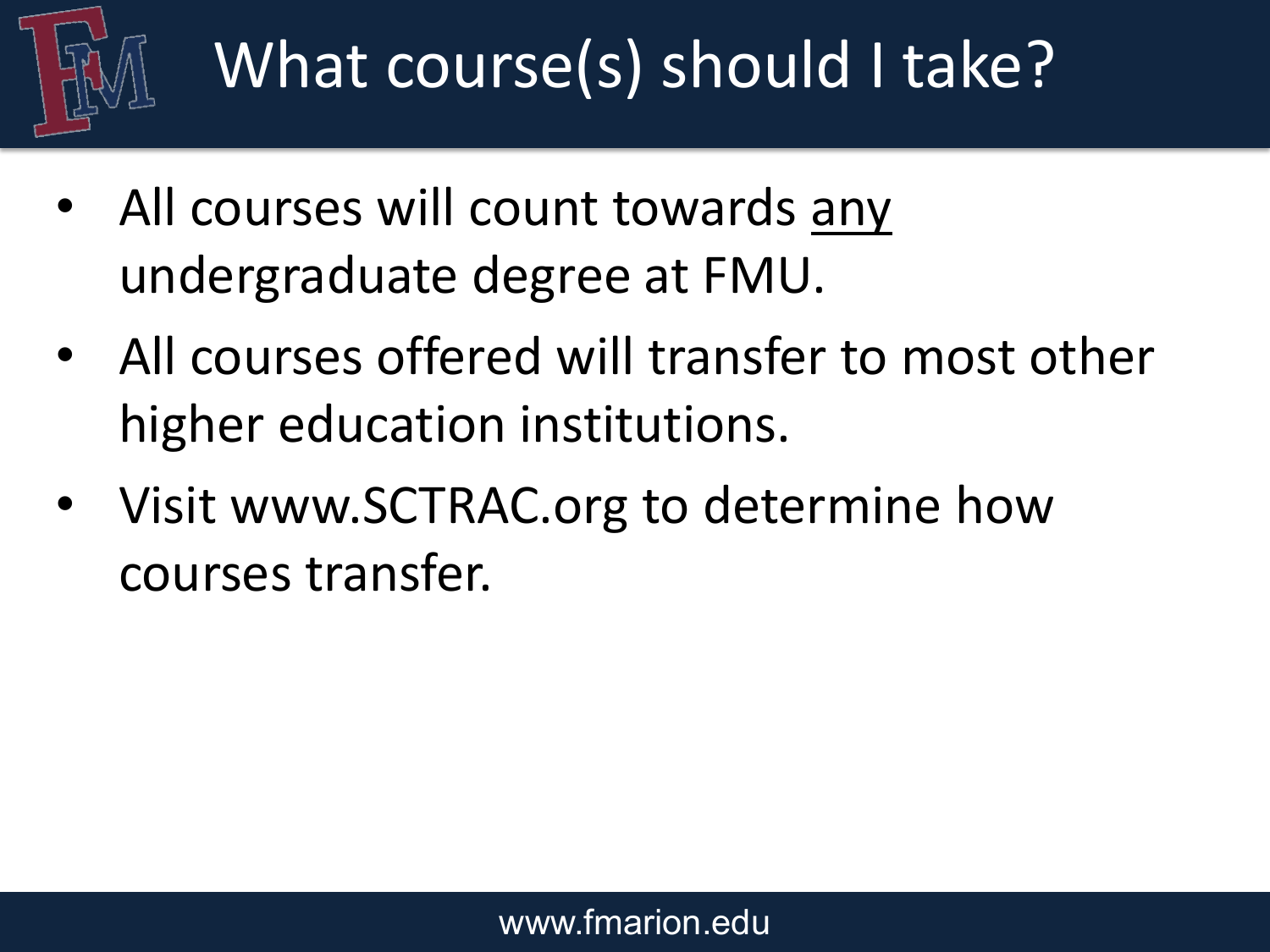

## So I want to major in…

### **Biology/Nursing**

- CHEM 101
- MATH 132
- PSYC 206

### **Business**

- BUSI 150
- BUSI 206
- CS 150
- ECON 203
- MATH 132

### **Pre-Med/Pre-Pharm/Chemistry**

- CHEM 111
- MATH 137
- PSYC 206

### **Engineering**

- **CHEM 111**
- **MATH 137**
- ECON 203

### **Education**

- EDUC 190
- MATH 132
- MUSI 101
- PSYC 206

### **Any Major**

- BIOL 103
- CS 150
- FNGI 101
- HIST 101
- HIST 103
- MATH 132
- MATH 137
- MUSI 101
- POLI 101
- PSYC 206
- SOCI 101
- SPAN 101
- SPAN 102
- SPCO 101

#### www.fmarion.edu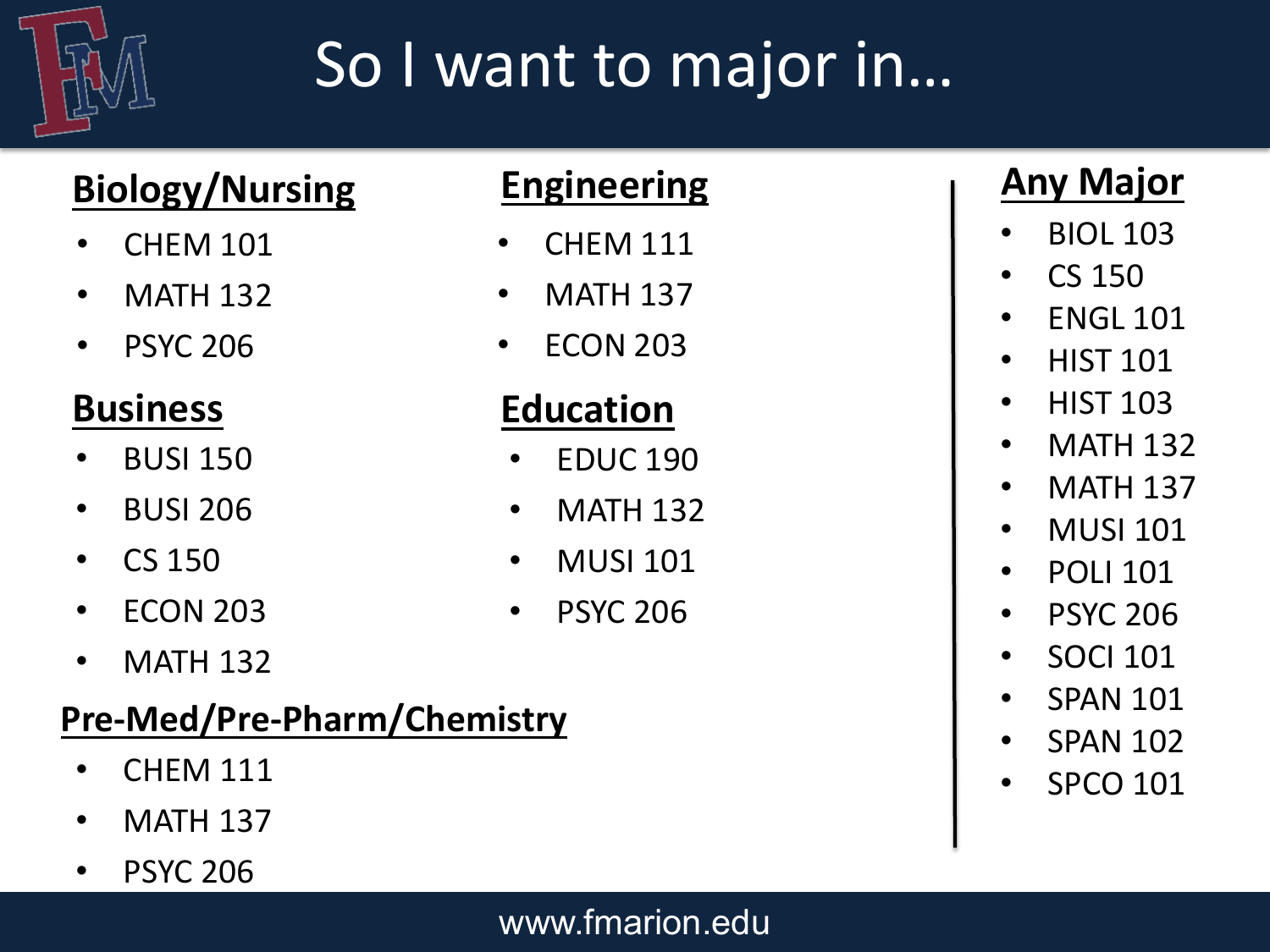

## Fall 2022 Courses

- BIOL 103/103L Environmental Biology
- BUSI 150 Fundamentals of Business
- BUSI 206 Legal & Social Environment of Business
- CHEM 111/111L General Chemistry I *(Must have completed or be enrolled in College Math.)*
- CS 150 Microcomputers and Software Apps I
- ECON 203 Introduction to Microeconomics *(Must have completed all required HS math courses.)*
- EDUC 190 Foundations of Education (Teacher Cadet)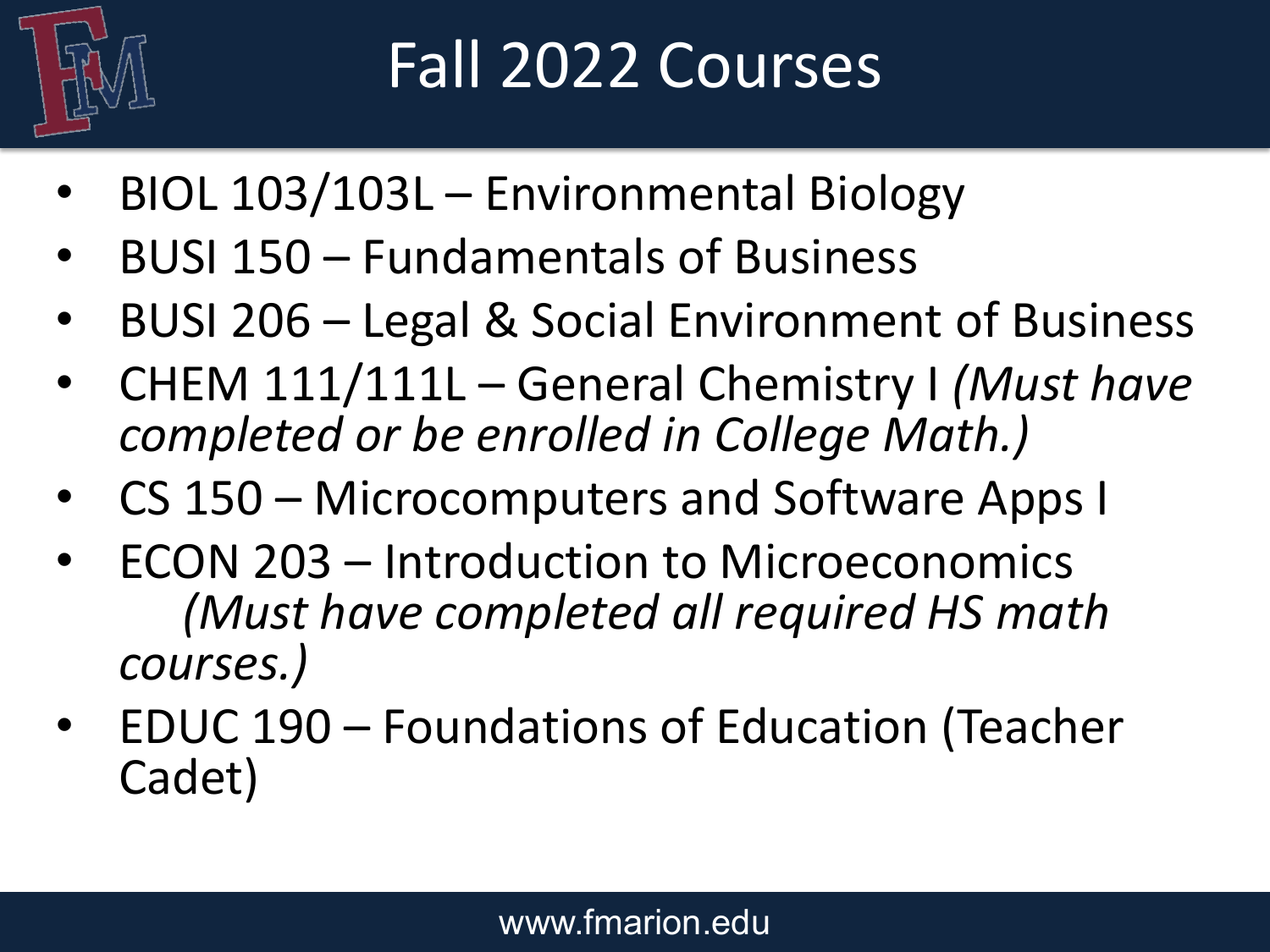

## Fall 2022 Courses

- ENGL 101 Analysis and Argument
- HIST 101 United States History to 1877
- HIST 103 European History to the French Revolution
- MATH 132<sup>\*</sup> Trigonometry
- MATH 134\* Probability and Statistics
- MATH 137<sup>\*</sup> Precalculus
- MUSI 101 Introduction to Music
- POLI 101 US Government

*\*Must have completed all required HS math courses to enroll.*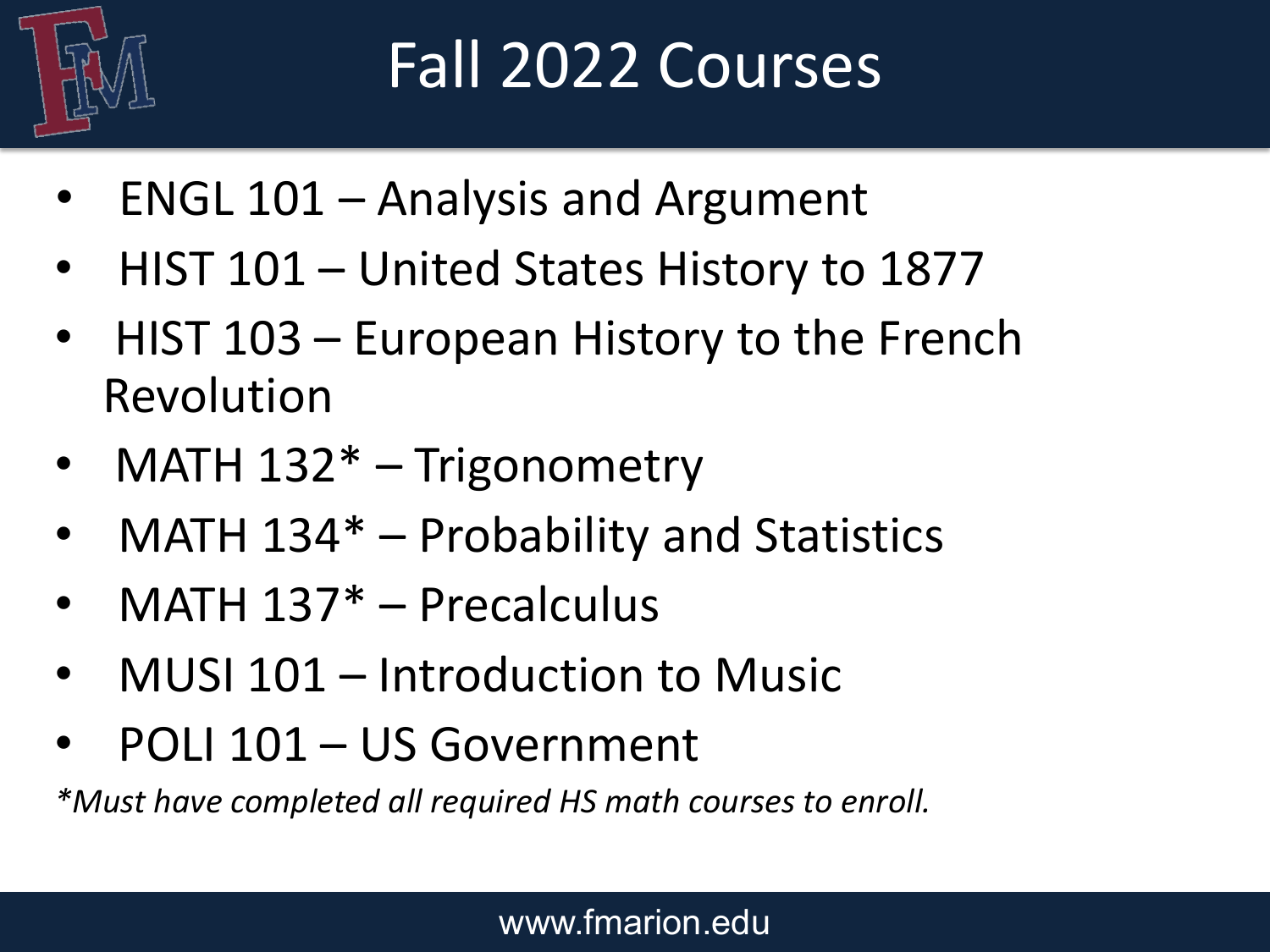

## Fall 2022 Courses

- PSYC 206 Introductory Psychology
- SOCI 201 Introduction to Sociology
- SPAN 101 Elementary Spanish I
- SPAN 102 Elementary Spanish II *(Must have earned a grade of C or higher in SPAN 101.)*
- SPCO 101 Basics of Oral Communications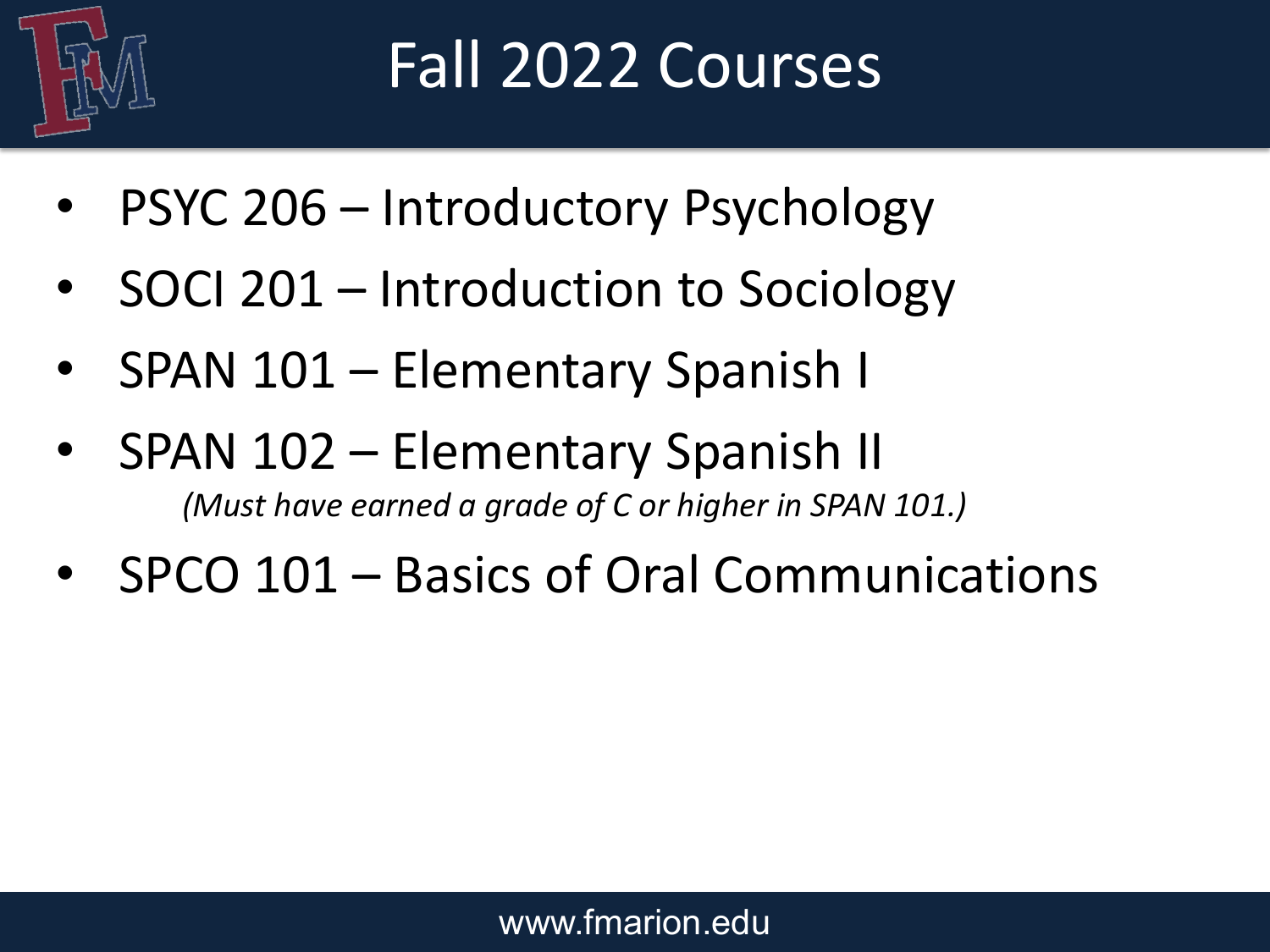

## Fall Schedule

### **The Continuum**

#### **Monday/Wednesday**

- ENGL 101
- HIST 101
- HIST 103
- **MATH 132**
- **MATH 137**

#### **Thursday**

• BIOL 103 Lab

#### **Tuesday/Thursday**

- BUSI 150
- CHEM 111
- EDUC 190
- ENGL 101
- HIST 101
- PSYC 206
- **SPAN 101**

#### **Friday**

- BIOL 103 Lab
- CHEM 111 Lab

### **South Florence**

- MATH 134 POLI 101
- 

### **ONLINE**

- BUSI 206
- CS 150
- ECON 203
- EDUC 190
- ENGL 101
- MUSI 101
- POLI 101
- SOCI 201
- SPAN 101
- SPAN 102
- SPCO 101

www.fmarion.edu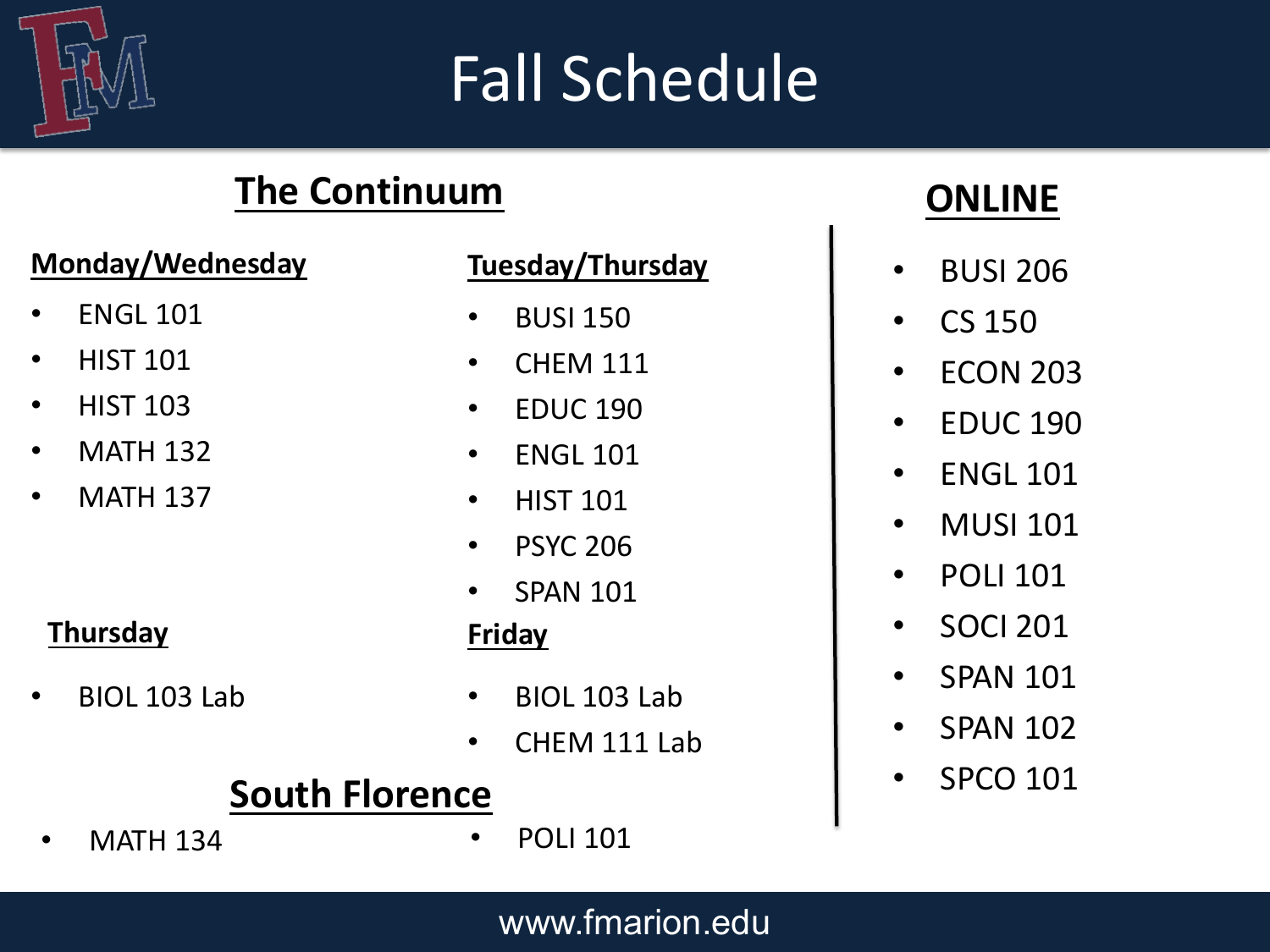

- Apply to FMU Dual Enrollment and submit required information (transcript, proof of citizenship).
- Meet with Ms. Durant to determine courses.
- FMU will register students for approved courses.
- Receive packet of information with Fall information in August.
- Attend Orientation held at South Florence in early August.